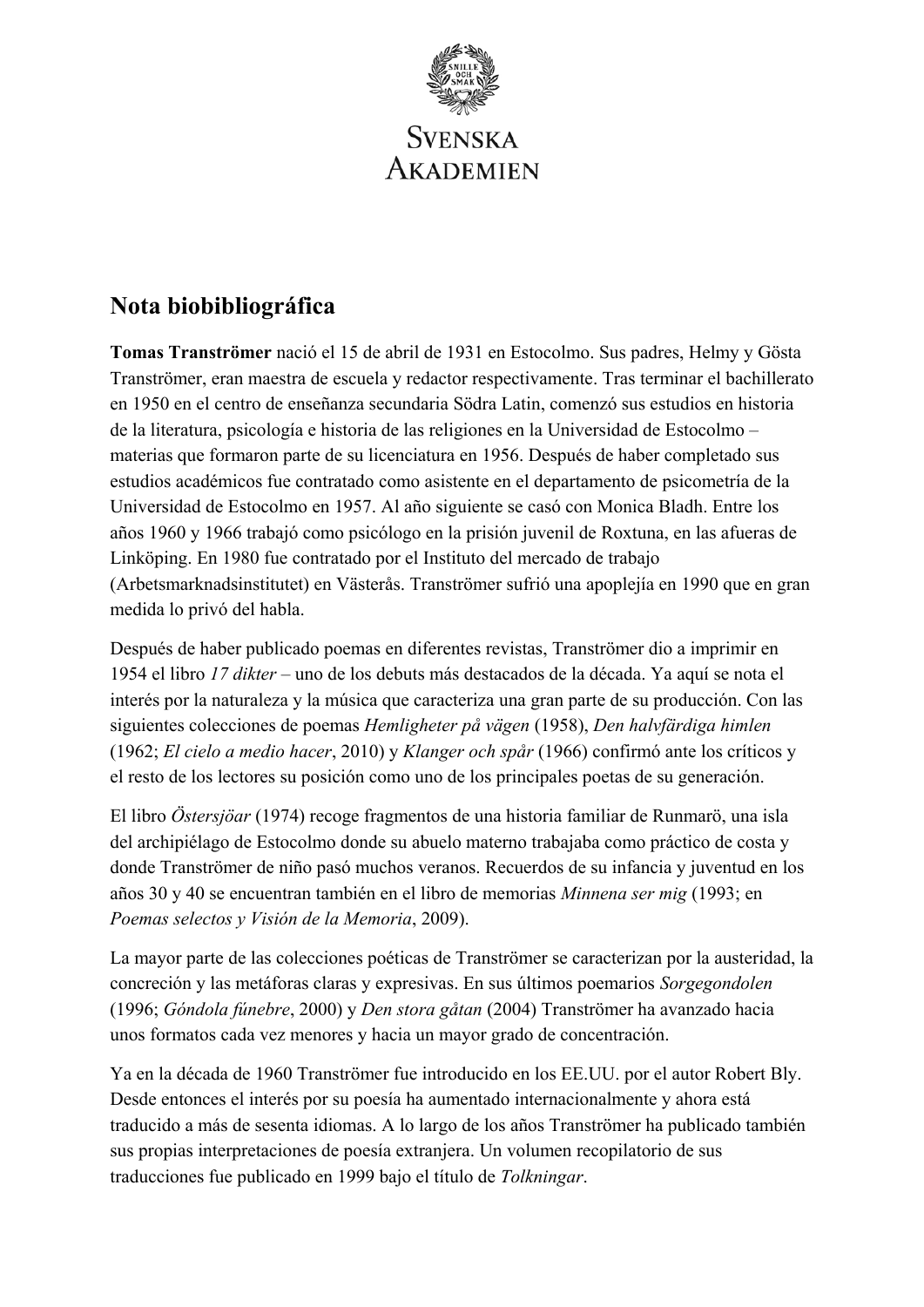#### **Obras en sueco**

#### **Libros de poemas**

*17 dikter*. – Stockholm : Bonnier, 1954

*Hemligheter på vägen*. – Stockholm : Bonnier, 1958

*Den halvfärdiga himlen*. – Stockholm : Bonnier, 1962

*Klanger och spår*. – Stockholm : Bonnier, 1966

*Mörkerseende*. – Göteborg : Författarförlaget, 1970

*Stigar* / Tomas Tranströmer, Robert Bly, János Pilinszky ; övers. av Tomas Tranströmer tillsammans med Géza Thinsz. – Göteborg : Författarförlaget, 1973

*Östersjöar*. – Stockholm : Bonnier, 1974

*Sanningsbarriären*. – Stockholm : Bonnier, 1978

*Det vilda torget*. – Stockholm : Bonnier, 1983

*The Blue House* = *Det blå huset* / translated from the Swedish by Göran Malmqvist. – Houston, TX. : Thunder City Press, 1987

*För levande och döda*. – Stockholm : Bonnier, 1989

*Sorgegondolen*. – Stockholm : Bonnier, 1996

*Fängelse* : *nio haikudikter från Hällby ungdomsfängelse (1959)*. – Uppsala : Ed. Edda, 2001

*Den stora gåtan*. – Stockholm : Bonnier, 2004

*Tomas Tranströmers ungdomsdikter* / utgivna och kommenterade av Jonas Ellerström. – Lund : Ellerström, 2006. – 2., utök. uppl. 2011

#### **Volúmenes recopilatorios**

*Kvartett* : *17 dikter* ; *Hemligheter på vägen* ; *Den halvfärdiga himlen* ; *Klanger och spår*. – Stockholm : Bonnier, 1967

*Dikter 1954-1978*. – Stockholm : Bonnier, 1979

*Dikter*. – Stockholm : MånPocket, 1984

*Samlade dikter* : *1954-1996*. – Stockholm : Bonnier, 2001. – Ny utg. 2002 och 2005

*Dikter och prosa 1954-2004*. – Stockholm : Bonnier, 2011

## **Otras obras**

*Minnena ser mig*. – Stockholm : Bonnier, 1993

*Tolkningar* / redaktör: Niklas Schiöler. – Stockholm : Bonnier, 1999

*Air mail* : *brev 1964-1990* / Tomas Tranströmer, Robert Bly ; en bok sammanställd av Torbjörn Schmidt ; översättning av Lars-Håkan Svensson. – Stockholm : Bonnier, 2001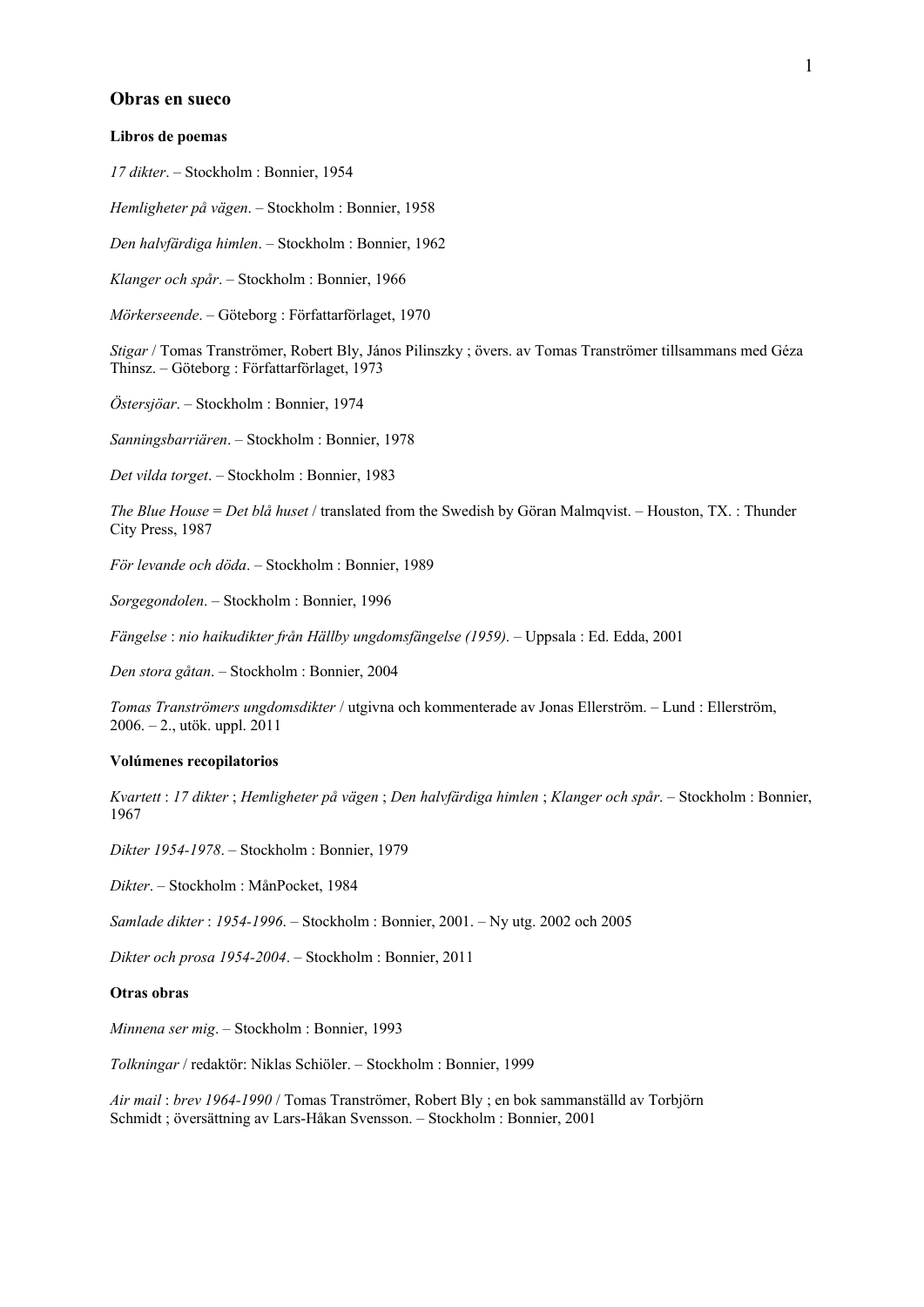### **Obras en inglés**

*Twenty Poems* / translated by Robert Bly. – Madison, MN. : Seventies Press, 1970

*Night Vision* / selected and translated from the Swedish by Robert Bly. – London : London Magazine Editions, 1972

*Windows & Stones* : *Selected Poems* / translated by May Swenson with Leif Sjöberg. – Pittsburgh : University of Pittsburgh Press, 1972

*Elegy* ; *Some October notes* / translated from the Swedish of Tomas Tranströmer. – Rushden : Sceptre, 1973

*Citoyens* / translated from the Swedish by Robin Fulton. – Knotting, Bedfordshire : Sceptre Press, 1974

*Baltics* / translated by Samuel Charters. – Berkeley : Oyez, 1975. – Translation of Östersjöar

*Baltics* / translated from the Swedish by Robin Fulton. – London : Oasis Books, 1980. – Translation of Östersjöar

*How the Late Autumn Night Novel Begins* / translated by Robin Fulton. – Knotting, Bedfordshire : Sceptre Press, 1980

*Truth Barriers* : *Poems* / translated and introduced by Robert Bly. – San Francisco : Sierra Club Books, 1980. – Translation of Sanningsbarriären

*Selected Poems* / translated by Robin Fulton. – Ann Arbor, MI. : Ardis Publishers, 1981

*The Truth Barrier* / translated from the Swedish by Robin Fulton. – London : Oasis, 1984

*The Wild Marketplace* / translated by John F. Deane. – Sandymount, Dublin : Dedalus, 1985. – Translation of Det vilda torget

*Tomas Tranströmer* : *Selected Poems, 1954-1986* / edited by Robert Hass. – New York : Ecco Press, 1987

*The Blue House* = *Det blå huset* / translated from the Swedish by Göran Malmqvist. – Houston, TX. : Thunder City Press, 1987

*Collected Poems* / translated by Robin Fulton. – Newcastle upon Tyne : Bloodaxe Books, 1987

*For the Living and the Dead* / poems translated from Swedish by John F. Deane. – Dublin : Dedalus, 1994

*For the Living and the Dead* : *New Poems and a Memoir* / edited by Daniel Halpern. – Hopewell, NJ : Ecco Press, 1995

*For the Living and the Dead* : *A Bilingual Edition* / translation from the Swedish by Don Coles. – Ottawa, Ont. : BuschekBooks, 1996

*New Collected Poems* / translated by Robin Fulton. – Newcastle upon Tyne : Bloodaxe Books, 1997

*Sorgegondolen* = *The Sorrow Gondola* / translated from the Swedish by Robin Fulton. – Dublin : Dedalus Press, 1997

*The Half-Finished Heaven* : *The Best Poems of Tomas Tranströmer* / chosen and translated by Robert Bly. – Saint Paul, MN. : Graywolf Press, 2001

*The Deleted World*. – Bilingual ed. / new versions in English by Robin Robertson. – London : Enitharmon Press, 2006

*The Great Enigma* : *New Collected Poems* / translated from the Swedish by Robin Fulton. – New York, NY : New Directions, 2006

*The Sorrow Gondola* = *Sorgegondolen* / translated by Michael McGriff & Mikaela Grassl. – København : Green Integer, 2010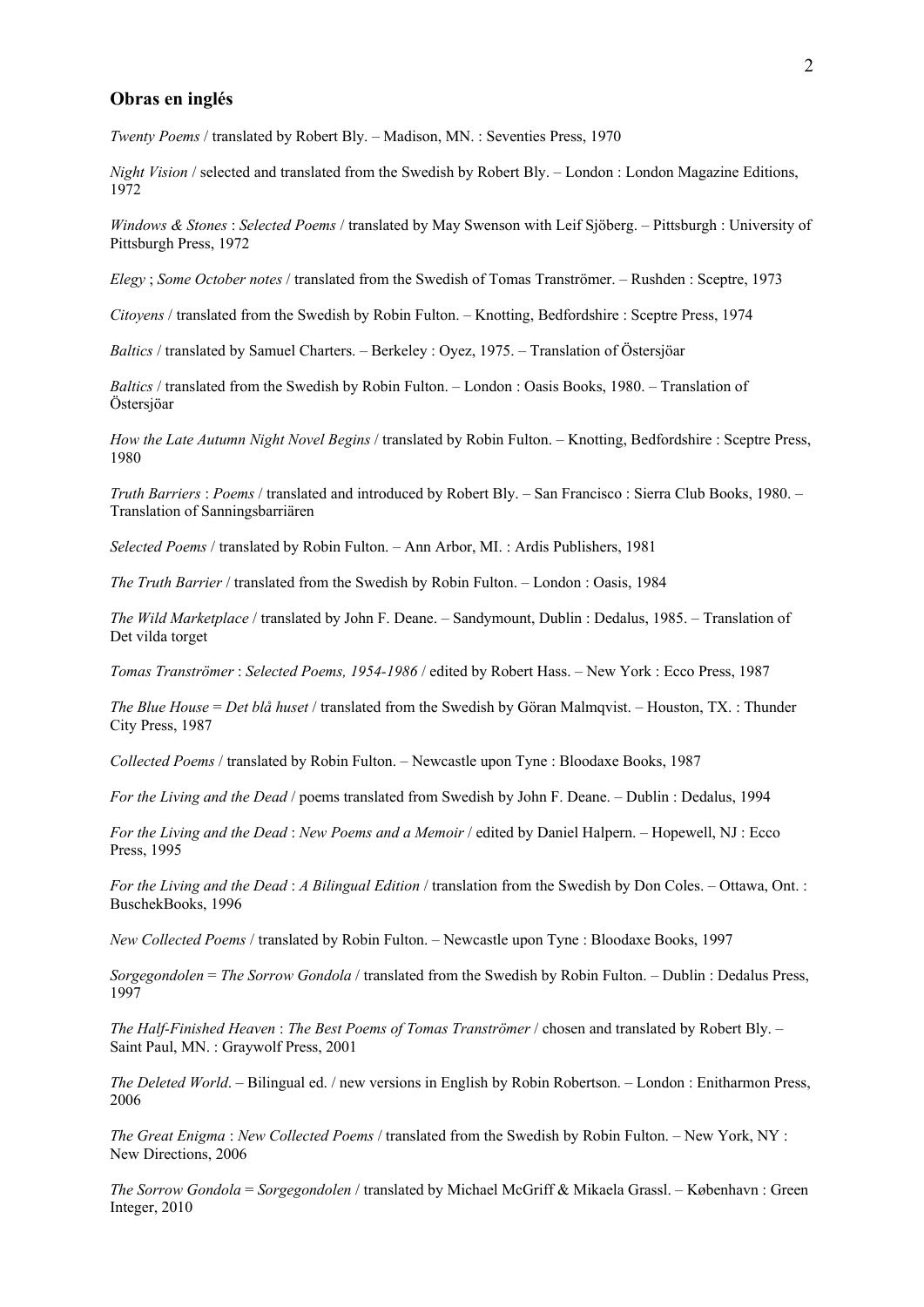## **Obras en francés**

*Baltiques* : *et autres poèmes, anthologie (1966-1989)* / traduit du suédois par Jacques Outin ... – Pantin : Le Castor astral, 1989. – Traduction de: Östersjöar

*Œuvres complètes* : *poèmes, 1954-1996* / traduit du suédois et préface par Jacques Outin ; avertissement de Kjell Espmark ... ; postf. de Renaud Ego. – Bègles : Le Castor astral, 1996

*Les souvenirs m'observent* / traduit du suédois et postface par Jacques Outin. – Bègles : Le Castor astral, 2004. – Traduction de: Minnena ser mig

*La grande énigme* : *45 haïkus* / adaptés du suédois par Jacques Outin ; préface de Petr Kral ; photogr. de Lucien Clergue. – Talence : Le Castor astral, 2004. – Traduction de: Den stora gåtan

*Baltiques* : *œuvres complètes 1954-2004* / traduit du suédois et préfacé par Jacques Outin ; avertissement de Kjell Espmark ; postface de Renaud Ego. – Paris : Gallimard, 2004

### **Obras en español**

*Postales negras* / traducción: Roberto Mascaró & Christian Kupchik. – Stockholm : Ediciones Inferno, 1988

*El bosque en otoño* / traducción de Roberto Mascaró. – Montevideo : Uno/Siesta, 1989

*Para vivos y muertos* / versiones de Roberto Mascaró ; con la versión de Bálticos de Francisco Uriz. – Madrid : Hiperión, 1992

*Góndola fúnebre* / versión castellana de Roberto Mascaró. – Concepción : Ed. Literatura Americana Reunida (LAR), 2000

*29 jaicus y otros poemas* = *29 haiku och andra dikter* / versión castellana y prólogo de Roberto Mascaró. – Montevideo : Ediciones Imaginarias, 2003

*Poemas selectos y Visión de la Memoria* / versión castellana: Roberto Mascaró. – Caracas : Bid & Co., 2009

*El cielo a medio hacer* / traducción y selección de Roberto Mascaró. – Madrid : Nórdica Libros, 2010

## **Obras en alemán**

*Gedichte* / Aus dem Schwedischen von Hanns Grössel. – München : Hanser, 1981

*Gedichte* / Aus dem Schwedischen von Hanns Grössel. – München : Heyne, 1983

*Formeln der Reise* / Aus dem Schwedischen nachgedichtet von Friedrich Ege, Hanns Grössel, Richard Pietrass, Pierre Zekeli. – Berlin : Verlag Volk und Welt, 1983.

*Der wilde Marktplatz* : *Gedichte* / Aus dem Schwedischen von Hanns Grössel. – München : Hanser, 1985. – Originaltitel: Det vilda torget

*Der Mond und die Eiszeit* : *Gedichte* / Aus dem Schwedischen von Hanns Grössel. – München : Piper, 1992

*Schmetterlingsmuseum* : *fünf autobiographische Texte* / Aus dem Schwedischen von Hanns Grössel. – Leipzig : Reclam, 1992

*Für Lebende und Tote* : *Gedichte* / Aus dem Schwedischen von Hanns Grössel. – München : Hanser, 1993. – Originaltitel: För levande och döda

*Sämtliche Gedichte* / Aus dem Schwedischen von Hanns Grössel. – München : Hanser, 1997

*Die Erinnerungen sehen mich* / Aus dem Schwedischen von Hanns Grössel. – München : Hanser, 1999. – Originaltitel: Minnena ser mig